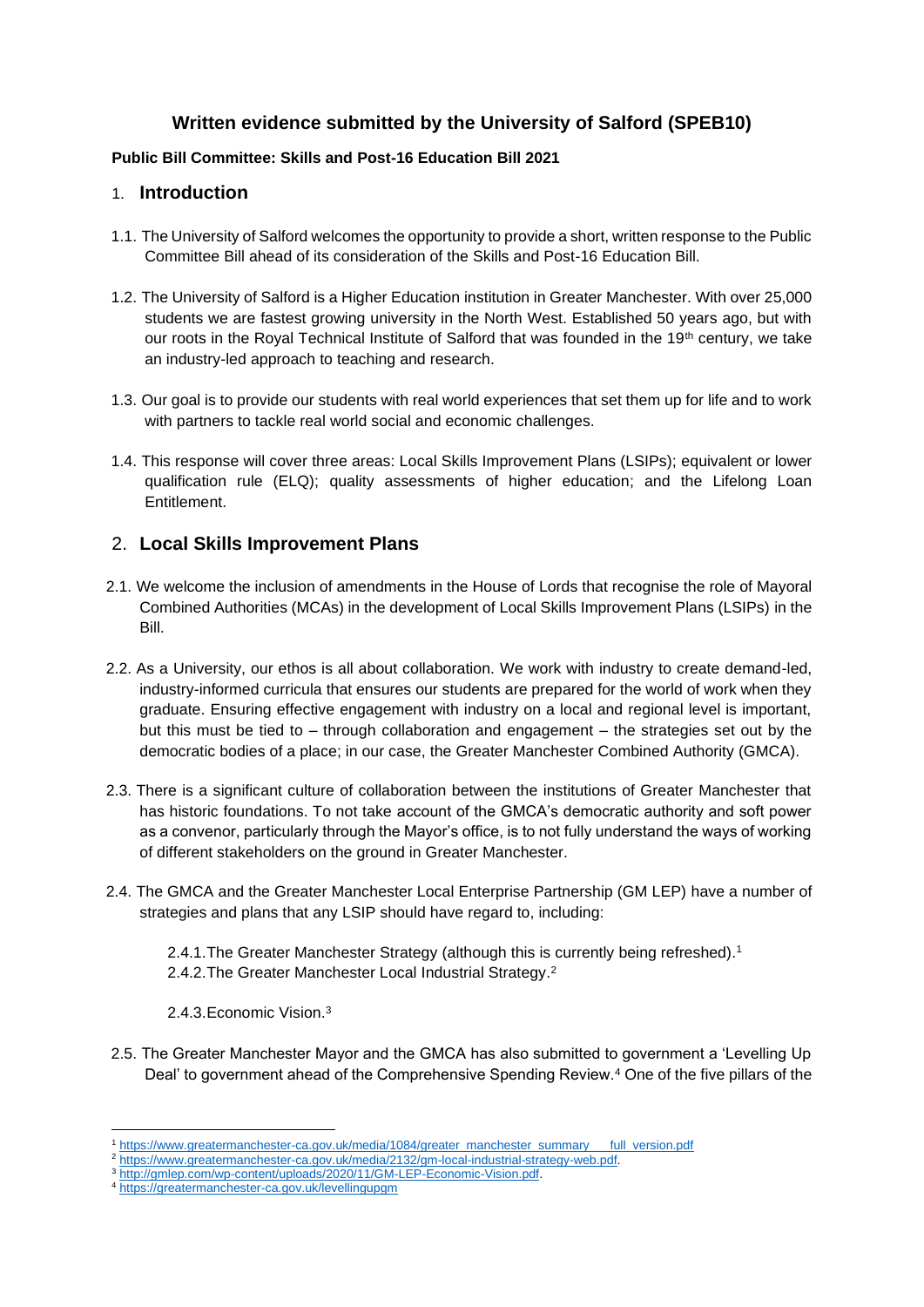deal is 'Create opportunities for people to retrain, get the skills they need and create jobs right across Greater Manchester'.

- 2.6. The five universities of the city region recently signed a Civic University Agreement with the Mayor and the GMCA (https://www.greatermanchesteruniversities.org/) and the universities have also signed a memorandum of understanding with 15 colleges in Greater Manchester.<sup>5</sup>
- 2.7. All of these strategies and plans outline aspirations and plans in relation to delivering the future skills needs of Greater Manchester. Further, the Combined Authority itself has its own work and skills policy function which exercises responsibility over its own policy and funding levers, and could add capacity and expertise to the LSIP. Since 2019, for instance, the GMCA has had responsibility for the city region's Adult Education Budget (AEB), which supported tens of thousands of people every year to develop the skills they need for life and work.
- 2.8. Therefore, any LSIP that does not have a formal relationship with the Combined Authority is likely to be missing a major piece of the puzzle in addressing the skills needs of our city region. We would like to see a formal role for combined authorities in the LSIP process and in the provision of registered providers.

## 3. **Equivalent or Lower Qualification Rule**

- 3.1. The ELQ rule is seen as a major hindrance to the creation of a true lifelong education system. This rule prevents those studying for a second higher education course at an equivalent or lower level to their first from receiving either fee loans or maintenance support on the grounds that funding should be reserved for first time students.
- 3.2. Retraining is clearly going to be a critical element of lifelong learning, but the ELQ rule means we have a system where tertiary education is seen as a one-off event. This is ill suited to a situation where people can now expect to have multiple careers over their working lives and where it is realistic to expect graduates to have to retrain.
- 3.3. Provided below are some statistics to demonstrate the scale of the challenge in terms of retraining:
- 3.3.1.We're getting older in Greater Manchester, the over 50 population is set to grow by almost a quarter of a million people by 2041, accounting for 83% of all forecasted total population growth in that period. Our city region has below national average economic activity rates for the over 50s – a situation the pandemic will only have worsened.
- 3.3.2.Technology is changing the nature of jobs the OECD estimates that 14% of existing jobs could disappear as a result of automation in the next 15 – 20 years and another 32% are likely to change radically. It estimates that 38-42% of the UK population will need to completely retrain within the next 10 years owing to the fourth industrial revolution and artificial intelligence.
- 3.4. The removal of the ELQ rule is a recommendation of a new report from the Lifelong Learning Commission (of which the University of Salford is a member institution).<sup>6</sup>
- 3.5. Removal of the ELQ, along with other measures, such as the reintroduction of maintenance grants and employer support for part time learning could go some way in addressing the steep fall in part time and mature learning.

<sup>5</sup> <https://www.salford.ac.uk/news/greater-manchesters-universities-and-colleges-announce-plans-work-more-closely-together>

<sup>6</sup> [https://0b3b9a1e-b06e-45b9-920b-ee850e3b1d47.filesusr.com/ugd/5e41e6\\_68cd7840181c46a38effa7e731e5f016.pdf](https://0b3b9a1e-b06e-45b9-920b-ee850e3b1d47.filesusr.com/ugd/5e41e6_68cd7840181c46a38effa7e731e5f016.pdf)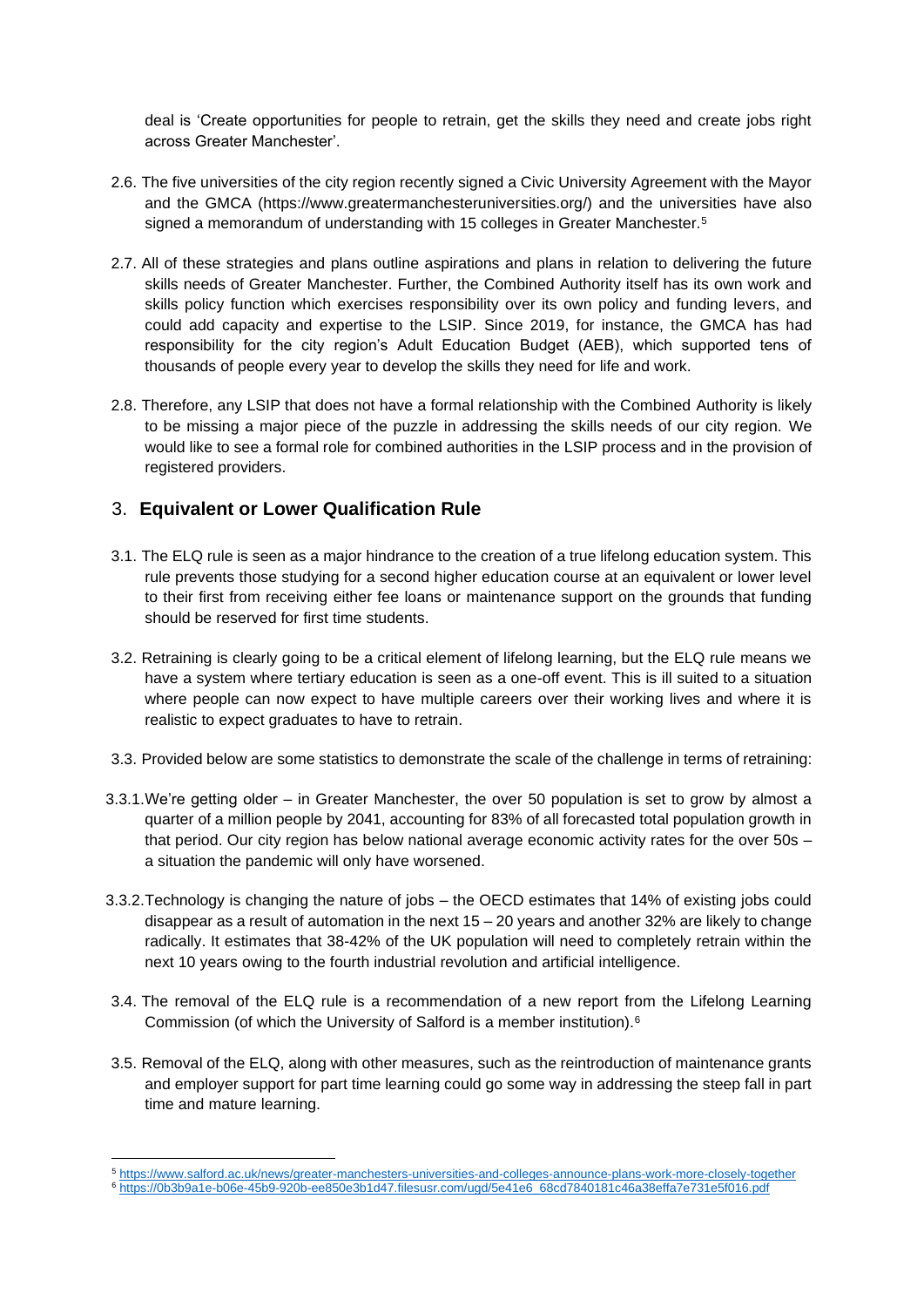- 3.6. For reference here are some figures from the University of Salford in relation to mature or lifelong learning:
	- 3.6.1.Overall, at Salford, 30% of our undergraduate students are mature (defined as 21 or over on entry).
	- 3.6.2.We have programmes with high numbers of mature learners, particularly in our School of Health and Society, where the average age on entry for undergrad is 24 and for post grad is 35, but across other schools the age profile is younger.
	- 3.6.3.It is clear that part time provision can support lifelong learning. 29% of our full time undergraduate students are mature, whereas across part time it's 72%.
	- 3.6.4.But part time is in decline. Between 2015/16 and 2020/21, part time undergraduates dropped from 7% of all students to just 3%.
	- 3.6.5.Degree apprenticeships have opened up new opportunities for those already in employment and older learners who might be seeking to get back into education. Only 20% of our apprentices are under 21.
- 3.7. We welcome the inclusion of Clause 18 of the bill and the requirement to review the impact on the overall levels of skills in England and Wales of the rules regarding eligibility for funding for those undertaking further or higher education courses after a year. However, we would argue that this should go further and that the ELQ rule should be removed immediately.

## 4. **Quality assessments of higher education**

- 4.1. Clause 20 of the bill gives the Office for Students (OfS) a statutory right to monitor the quality of higher education provided by registered higher education providers in England by reference to student outcomes. It clarifies the OfS's ability to determine minimum requirements for quality by reference to expected levels of students' outcome. The OfS is not required to benchmark these standards to take into account different student body characteristics or regional variability.
- 4.2. The fact that the OfS does not have to benchmark against regional and socio-economic factors when it comes to the assessment of quality is a concern. The economic and social inequalities between regions of the UK, for instance, are well known. This is reflected in the different outcomes of graduates in the north and south of England, both for career earnings and graduate employability.
- 4.3. Without benchmarking, the structural factors, such as the socio-economic background of students and the economic prosperity of the regional labour market they will enter on graduation, are not accounted for in university rankings or in the regulation of quality and value. The lack of benchmarking could also contribute to universities feeling less inclined to recruit students from low socio-economic backgrounds because the assessment of student outcomes would not be benchmarked for this.
- 4.4. According to research in the House of Commons Library there is significant variability in average earnings by region in the UK. This can be seen in the graph below.<sup>7</sup>

<sup>7</sup> <https://commonslibrary.parliament.uk/research-briefings/cbp-8456/>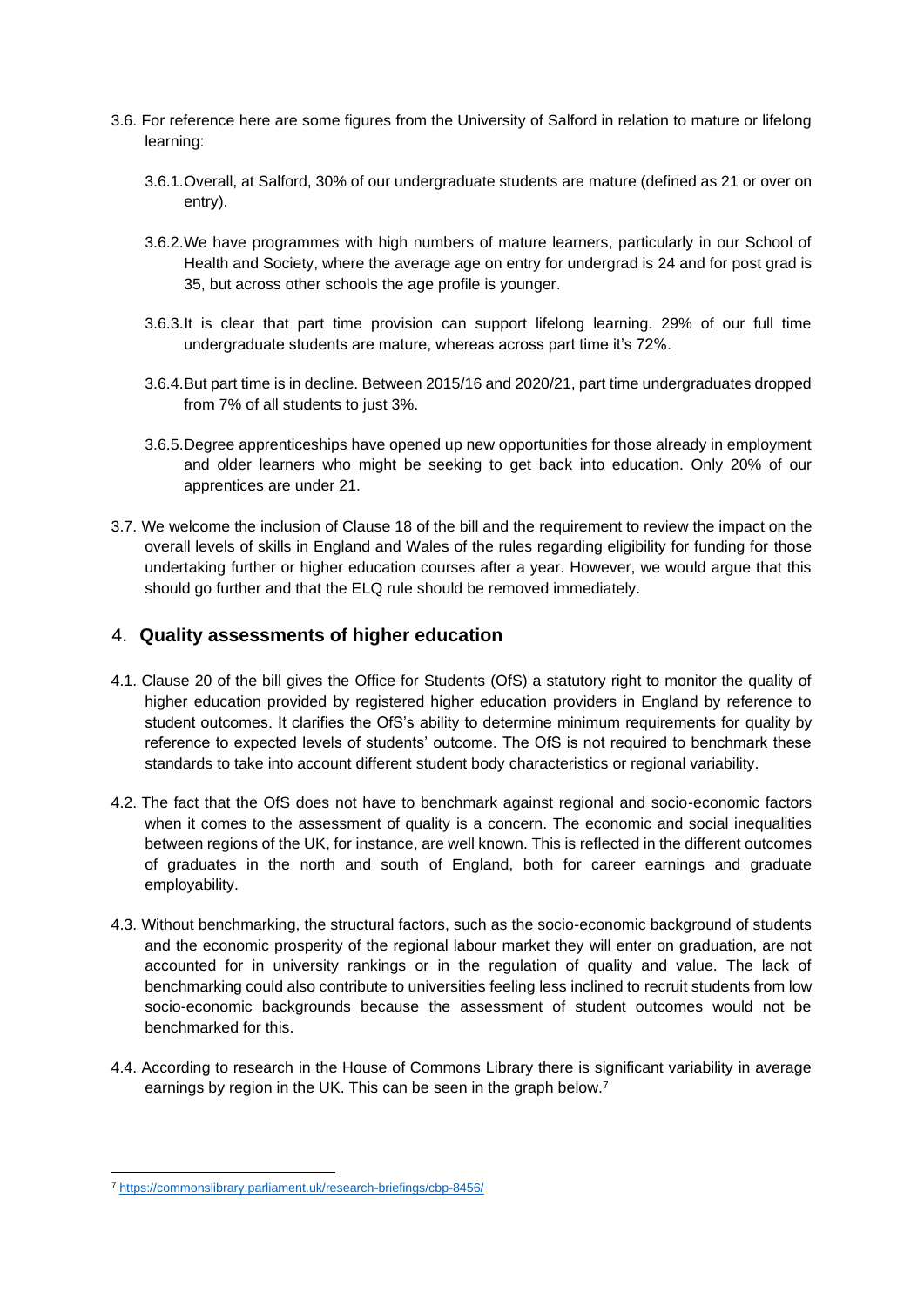

- 4.5. We can see from this chart that the average salary in London is £716 a week, while the average salary in the North West is £560 a week. This significant variation would have an impact on the assessment of quality of higher education providers, putting those in the north at a significant disadvantage, unless benchmarked.
- 4.6. The ONS publishes monthly data on the labour market in the regions of the UK. Its July 2021 data shows some regional variation in employment figures. The employment rate in the north west is 73.0%, while for the south east the same figure is 77.7%. This puts the north west below the UK average of 74.7%, while the south east is above the average.
- 4.7. Like for average earnings, without benchmarking this regional variability is likely to disadvantage higher education providers in the north west against those in the south east.
- 4.8. There is also a wealth of evidence that shows how socio-economic factors impact on students' progression, competition and employment outcomes. The Institute for Fiscal Studies in 2014 found that less than 10% of the least deprived state school students drop out of university within two years, over 80% complete their degree within five years and nearly 70% graduate with a first or a 2:1. This compares to figures of more than 20% drop-out, less than 60% degree completion and less than 40% graduating with a first or a 2:1 amongst the most deprived state school students. $8$
- 4.9. According to the research, even students from the most deprived backgrounds attending relatively high status universities that attract only the highest achieving students from lower socio-economic backgrounds are still 3.4% less likely to drop-out of university, 5.3% more likely to graduate and 3.7% more likely to graduate with a first or 2:1 than those from lower socio-economic background. The IfS noted that: "A substantial proportion of these raw differences *[in likelihood of dropping out or completing between individuals from different socio-economic backgrounds*] – between 55% and 80% - can be explained by the fact that individuals from different socio-economic backgrounds enter university with different levels of human capital. This suggests that a key part of any strategy to reduce socio-economic inequalities in degree acquisition and performance should be to increase the attainment of those from the poorest families earlier in the school system."
- 4.10. Likewise, research from the UPP Foundation and the Social Market Foundation found that the groups targeted by widening access initiatives – notably black students, lower income students and students from low participation neighbourhoods – are the groups who are most likely to drop out.<sup>9</sup>

<sup>8</sup> <https://ifs.org.uk/uploads/publications/wps/WP201431.pdf>

<sup>9</sup> <https://www.smf.co.uk/wp-content/uploads/2017/07/UPP-final-report.pdf>